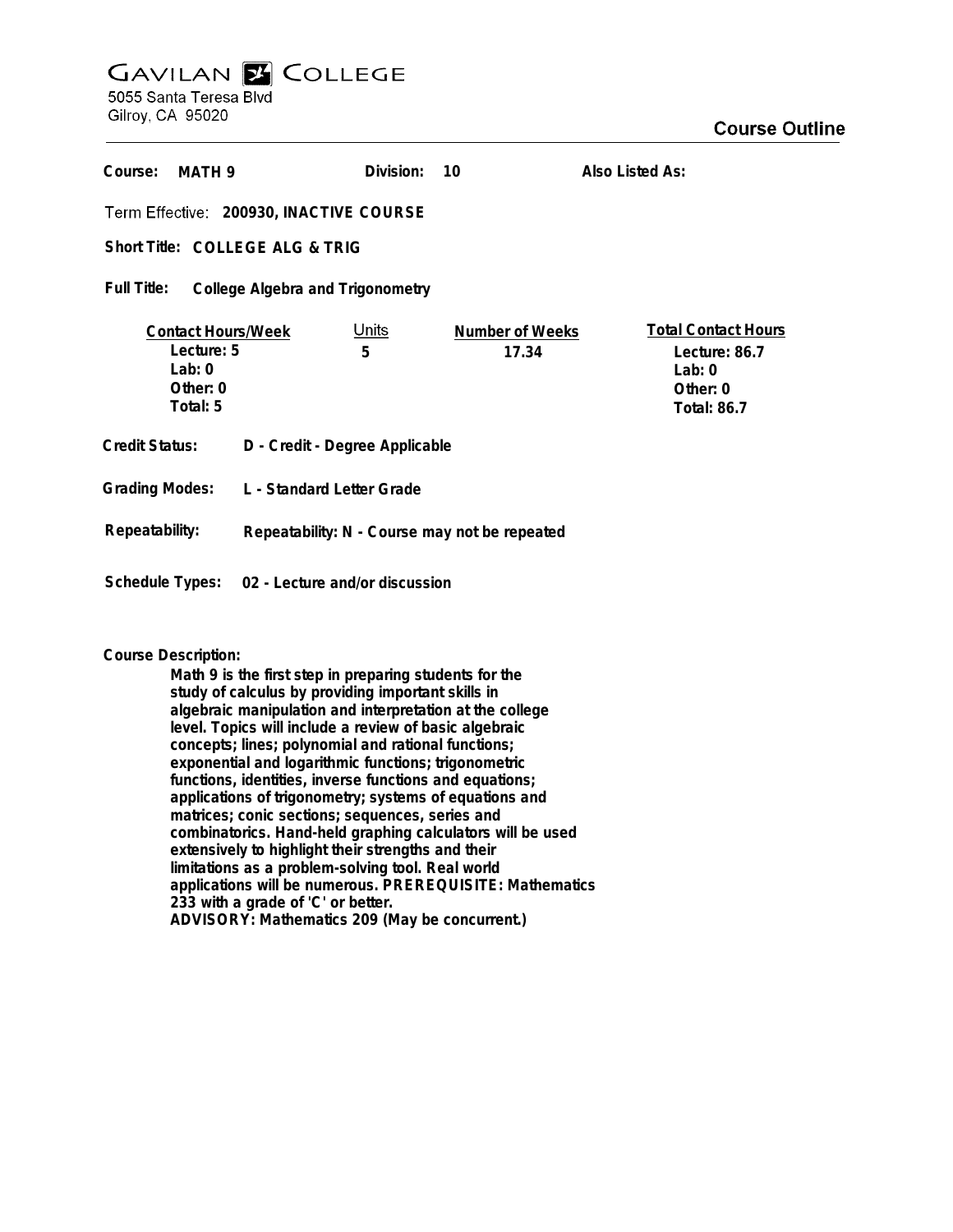**ARTICULATION and CERTIFICATE INFORMATION Associate Degree: GAV B4, effective 199870 CSU GE: CSU B4, effective 199870 IGETC: IGETC 2A, effective 199870 CSU TRANSFER: Transferable CSU, effective 199870 UC TRANSFER: Transferable UC, effective 199870 PREREQUISITES:**

**Completion of MATH 233, as UG, with a grade of C or better. OR Completion of MATH 3, as UG, with a grade of C or better. OR Score of 33 on Intermediate Algebra OR Score of 13 on Pre-Calculus**

**COREQUISITES:**

## **STUDENT LEARNING OUTCOMES:**

**1. Goals expected of the student at the end of the course are mastery of the student performance objectives listed in the chronological description of content.**

**2. The primary objective of this course is to elevate the skill level of the student and provide him/her with college level skills in solving equations of various types (algebraic, exponential, logarithmic, trigonometric) and manipulating the types of complicated expressions typically found in the study of calculus.**

**TOPICS AND SCOPE:**

**Inactive Course: 12/08/2008 WEEK HOURS CONTENT:**

**1 4 Review of basic concepts of algebra.**

**Reading from textbook. Homework problems from text and instructor.**

**For all weeks the understanding and mastery of the weekly description of content constitute student performance objectives.**

**2 4 Continued review of basic concepts of algebra. Reading from textbook. Homework problems from text and instructor. Assignment of group project #1.**

**3 4 Introduction to basic formulas (distance formula, midpoint formula) and the idea of a function. Reading from textbook. Homework problems from text and instructor.**

**4 4 Introduction to polynomials and complex numbers, polynomial division, theorems about zeros of polynomials.**

**Reading from textbook. Homework problems from text and instructor.**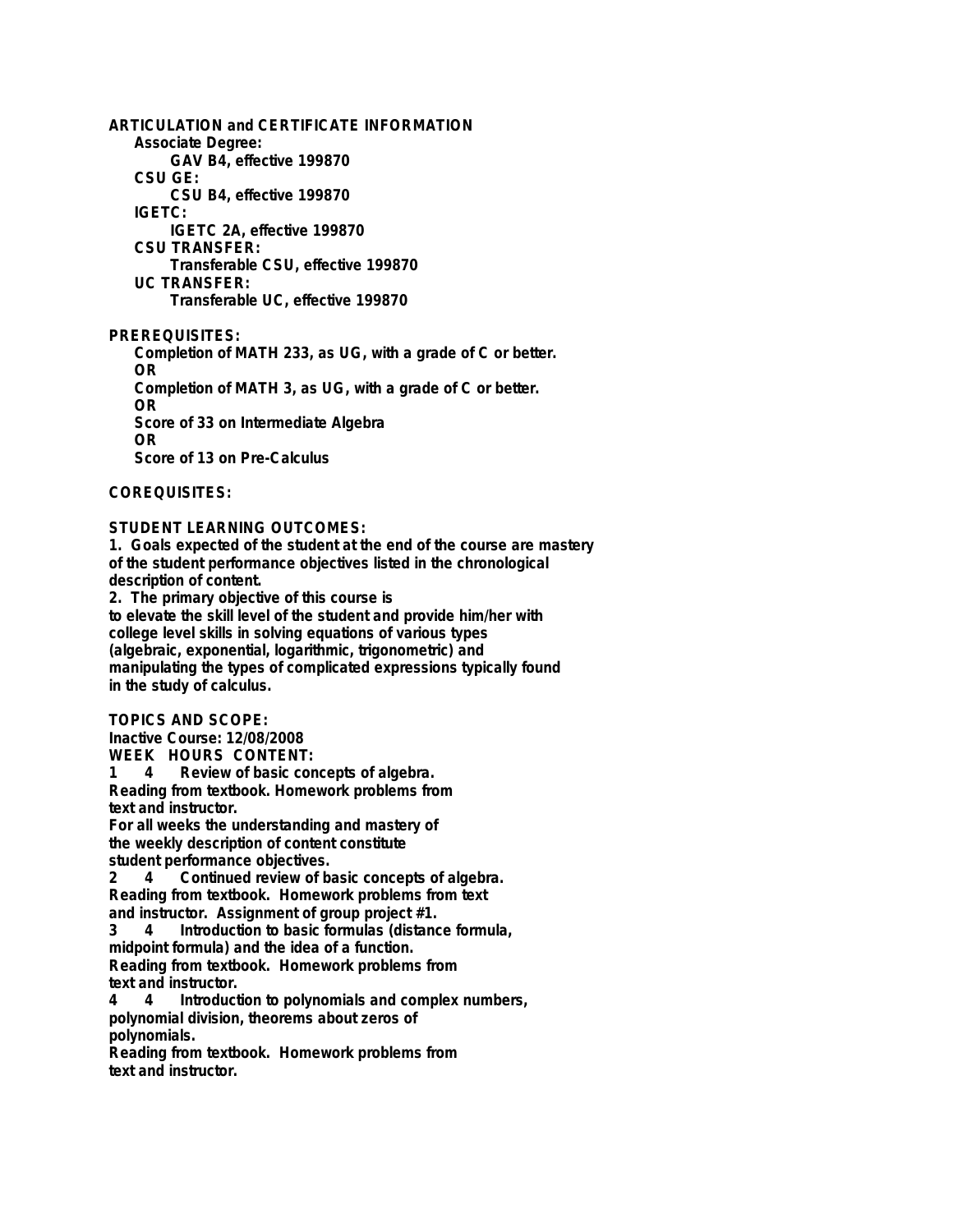**5 4 Continued introduction to polynomials and complex numbers, polynomial division, theorems about zeros of polynomials.**

**Reading from textbook. Homework problems from text and instructor. Assignment of group project #2.**

**6 4 Introduction to rational functions and their graphs. discussion of polynomial and rational inequalities. Reading from textbook. Homework problems from text and instructor. Assignment of group project #3.**

**7 4 Continued introduction to rational functions and their graphs, discussion of polynomial and rational inequalities.**

**Reading from textbook. Homework problems from text and instructor.**

**8 4 Introduction and definition of inverse relationships. Compare and contrast exponential and logarithmic relationships and their graphs.**

**Reading from textbook. Homework problems from text and instructor.**

**9 4 Introduction to the properties of logarithms. Solving exponential and logarithmic equations. Basic applications of exponents and logarithms.**

**Reading from textbook. Homework problems from text and instructor.**

**10 4 Introduction to trigonometric relationships. Basic definitions of sine, cosine, and tangent and their use in solving right triangles. Introduction to the to the use of radian measure. Analysis of the periodic**

**nature of sine, cosine and tangent and their graphs. Reading the textbook. Homework problems from text and instructor. Assignment of group project #5.**

**11 4 Introduction and development of the basic trigonometric identities and their use in solving trigonometric equations.**

**Reading from textbook. Homework problems from text and instructor.**

**12 4 Introduction to the Law of Sines and the Law of Cosines to solve general triangles. Introduction to the trigonometric form of complex numbers and DeMoivre's Theorem.**

**Reading from textbook. Homework problems from text and instructor.**

**13 4 Introduction to polar coordinates and graphs in polar form. Introduction to vectors.**

**Reading from textbook. Homework problems from text and instuctor.**

Introduction to systems of equations in two or more **variables. Matrices and row operations.**

**Reading from textbook. Homework problems from text** and instructor.<br>15 4 Intro

**15 4 Introduction to partial fractions. Introduction to the inverse of a matrix and matrix equations.**

**Reading from textbook. Homework problems from text** and instructor.<br>16 4 Intro

**16 4 Introduction to the basic conic sections. Compare**